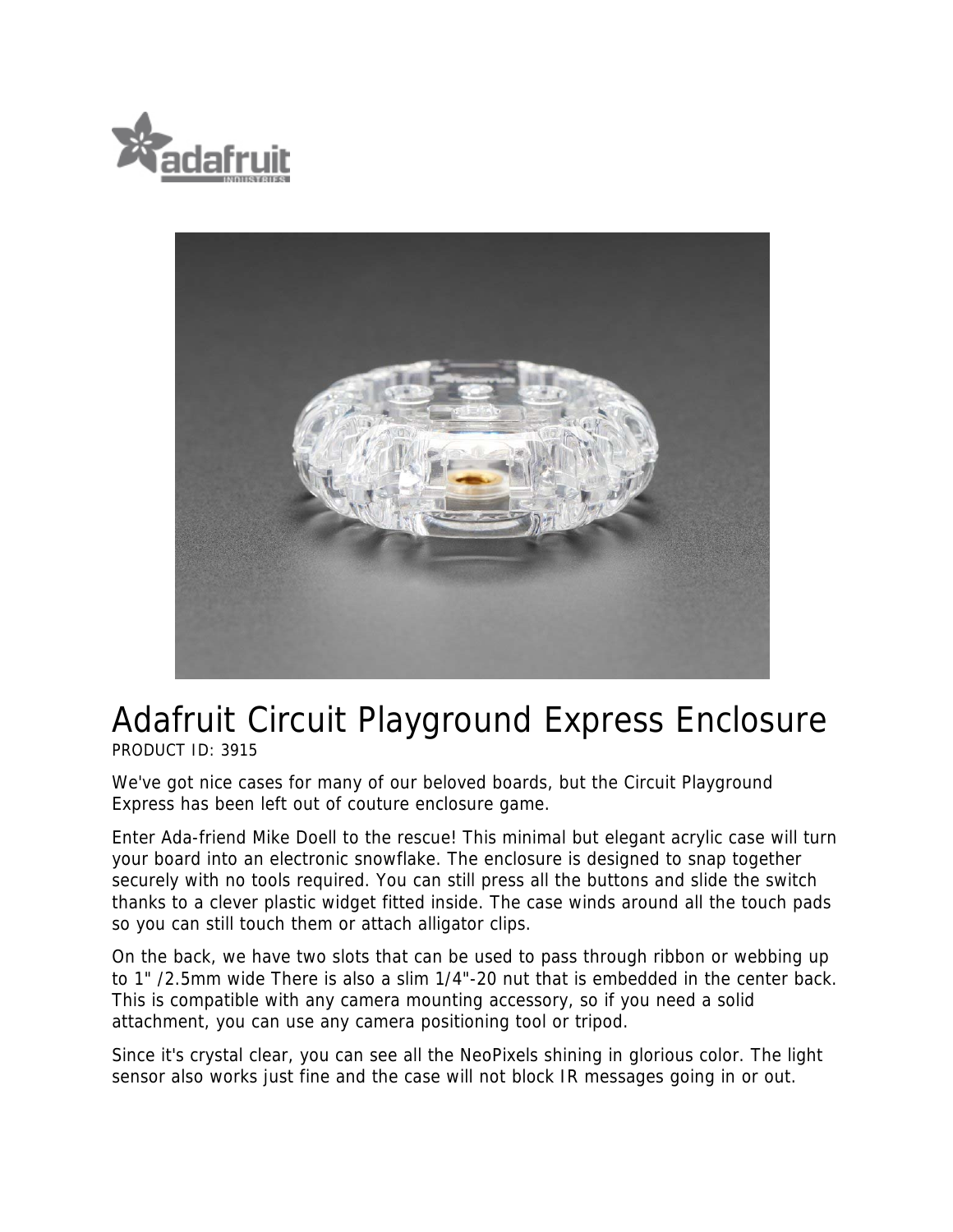Even though there are no microphone or speaker holes, audio passes through the case via various small openings - we tested it and the difference is barely noticeable.

This enclosure is only compatible with the Circuit Playground Express!

This case will protect your Circuit Playground Express from every day usage, but it is not waterproof or weatherproof. This product comes as 2 molded plastic halves with the buttons in place. No boards, cables, or accessories are included.

## TECHNICAL DETAILS

- Dimensions (assembled): 55.5 x 52.6 x 16.3mm
- Weight: 15.5g